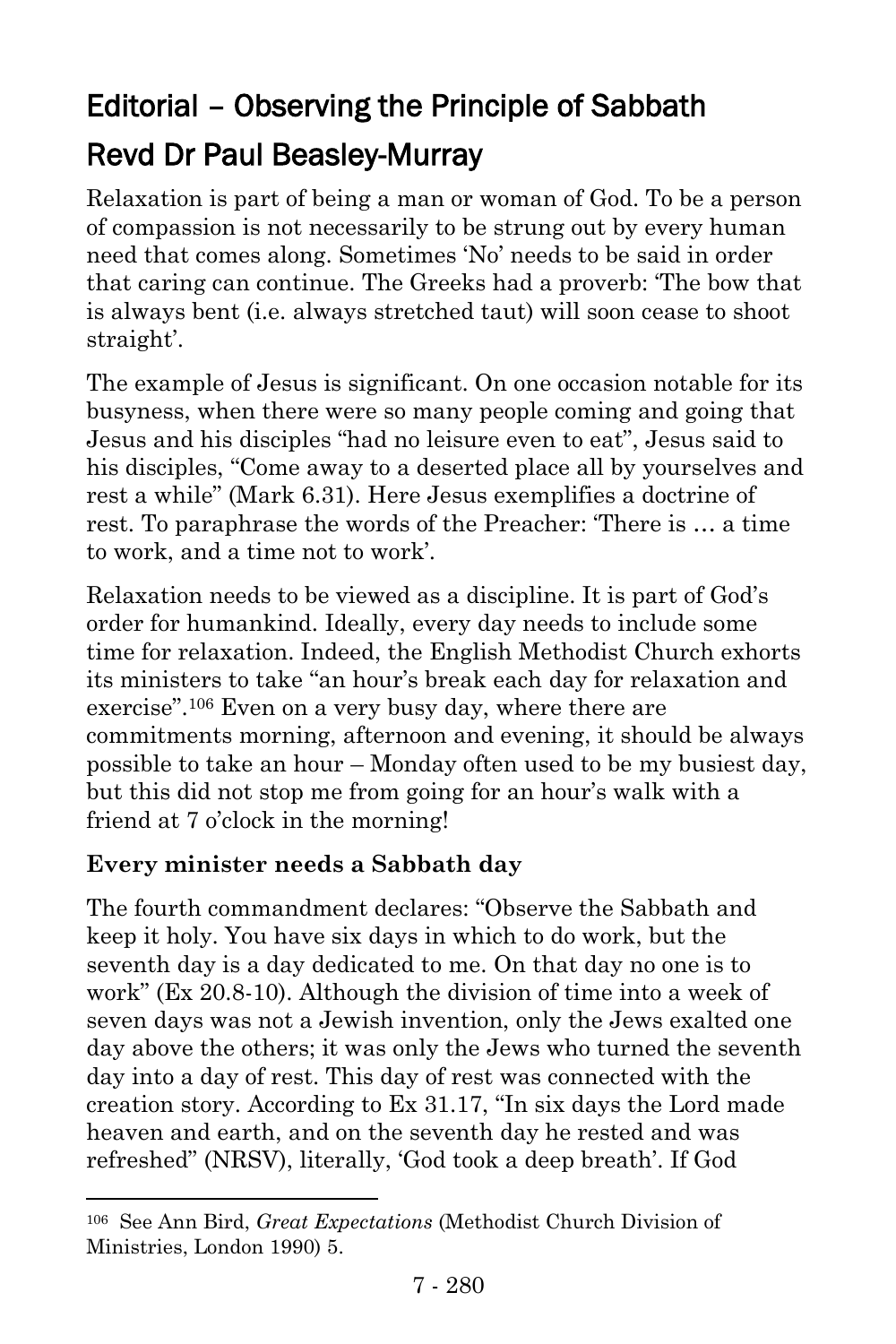needed to take a deep breath, then surely all the more we need to do the same!

Pastors need more than a day off: they need a Sabbath day. Judith Schwanz makes the point: "A day off conjures images of chores and simply doing whatever needs to be done, substituting home pressures for church pressures – hardly a picture of renewal. Sabbath implies a deliberately restful day focused on God and filled with just the right amount of people and activities to refresh you and restore your soul".<sup>107</sup> Clearly there is no place for legalism, and doing the odd errand for one's spouse is one thing, but having to work one's way through a long 'to do' list is another.

Sundays cannot be a day of rest for ministers: another day instead must be found. As we have noted, traditionally Monday has been the ministers' day-off. However, Monday is not necessarily the best day to take off: in my experience at least, all kinds of pastoral matters come to my attention on a Sunday, so that on a Monday there is always so much to do. My own preference was to go for a Friday, not least because, with a working wife, Friday evenings were the end of her working week and so she could afford to be more relaxed. Whatever day a minister chooses, that day should be sacrosanct, and – death apart, nobody should be allowed to trouble a minister. Some ministers observe a moveable 'day of rest' – the day varies from week to week. If it works for them, perhaps fair enough, but I confess I would have found it a difficult discipline to maintain.

Some ministers take Saturday as a 'day of rest, but with so many church events taking place on a Saturday, that is a bad day. Saturday should be a bonus day, a day sometimes to work, but sometimes to work just a little, or even better, sometimes an additional day to take off completely. According to researchers at Duke University, one day off a week is not sufficient for pastors to cope with the stresses and strains; ideally the body needs at least two consecutive days if it is to regain its balance.<sup>108</sup> If it is not

l

<sup>107</sup> Judith Schwanz, *Pastoral Sabbath Keeping* (An Alban Institute Conversation Paper, 28 April 2008).

<sup>108</sup> The findings of the Duke Clergy Health Initiative as reported in an online article in *Faith & Leadership* 6/12/2011.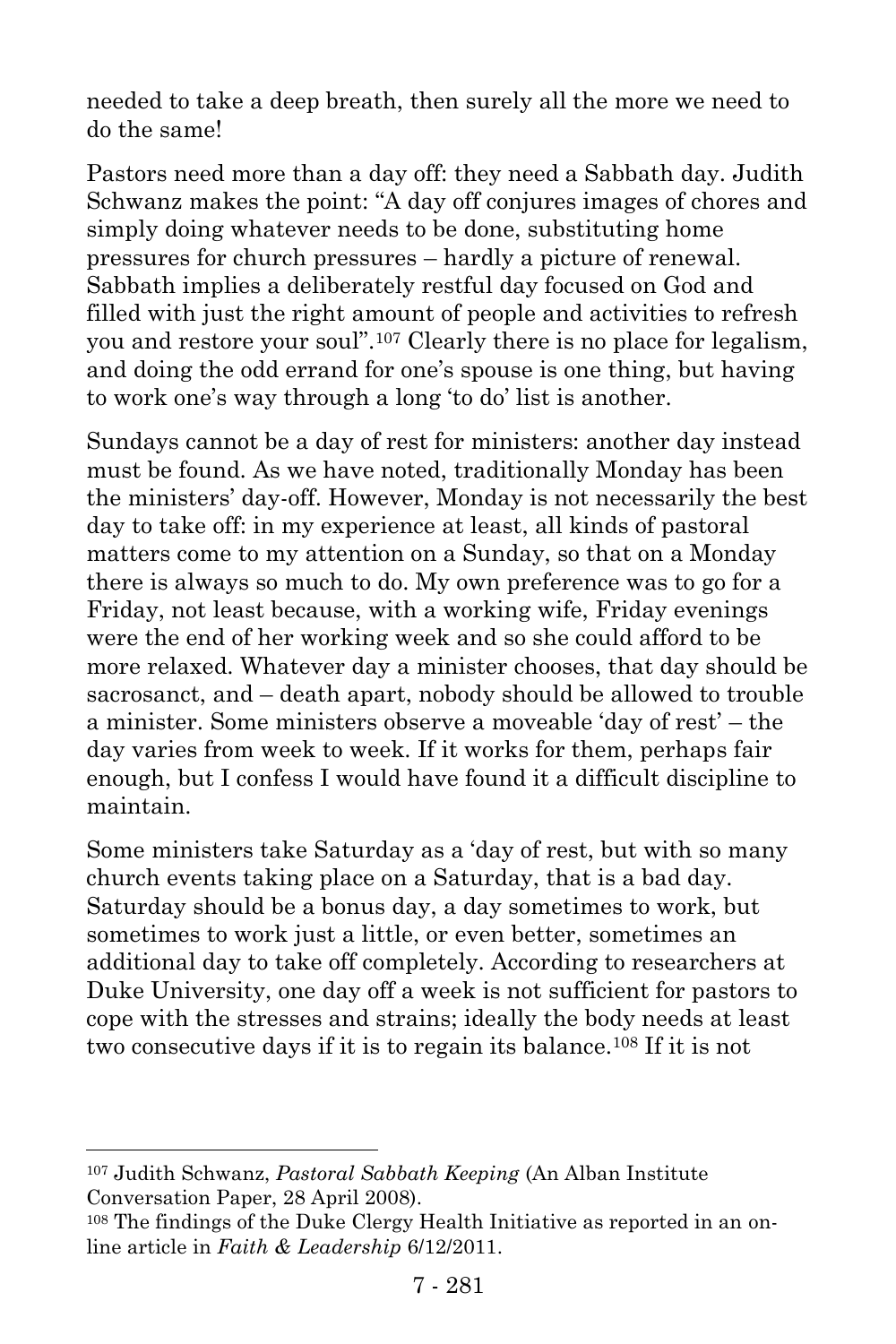possible to soft-pedal on a Saturday, then there is something to be said for taking off the evening before one's free day.<sup>109</sup>

One thing is for certain: having a day of rest once a week is a sacred duty. Ministers owe it to themselves, as well as to their family and to the church. Surprisingly some ministers seem to struggle to keep the Sabbath. According to a 2010 survey of 1,671 United Methodist ministers in the USA, 27% reported that they didn't regularly take a day off each week.

## **Holidays are to be enjoyed**

l

Years ago one of the great perks of ministry was the holidays. At a time when many people were lucky to have two weeks off a year, ministers had four weeks. Nowadays, five weeks of holiday is increasingly the norm.

In the meantime, the basic holiday entitlement in Britain has increased substantially, with the result that most ministers have less holiday entitlement than members of their congregations. According to the British government's websites, "all workers have a right to at least 5.6 weeks' paid annual leave [i.e. 28 days for someone working five days a week]. But add on the eight public holidays, and the total comes to 36 days a year – or 10% of each year. Although British companies are allowed to include the eight public holidays as part of the 28 day entitlement, the reality is that many do not, with the result that workers in Britain, along with workers in Poland, have the most generous statutory employee holiday entitlements in the world.

By contrast, workers in the USA have no statutory holiday entitlement at all. A Duke University Clergy Health survey in 2010 revealed that, of the 1,671 United Methodist pastors surveyed, on average pastors took slightly fewer than 12 days of vacation, while nearly a quarter had taken fewer than seven. Amazingly, 6.2% had taken no vacation days that year.

Whatever their length, holidays are a great and necessary institution. Hard-working ministers need to take every day due to

<sup>109</sup> According to Martin Dudley & Virginia Rounding, *The Parish Survival Guide* (SPCK, London 2004) 12, "A priest should take at least one full day off a week and should aim for this to be evening to evening, giving a full day and two evenings off".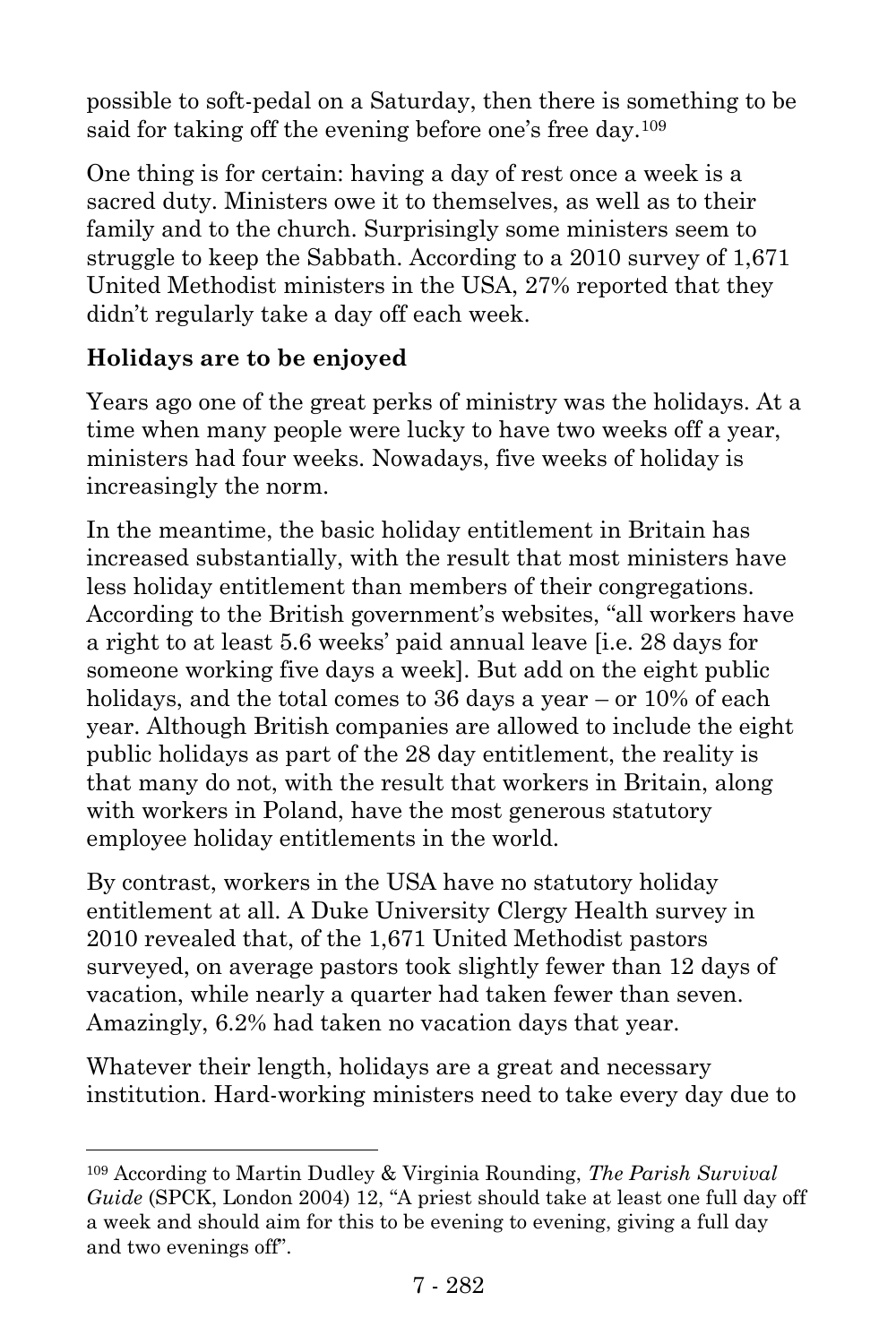them. With the pressures of ministerial life, I'm a great believer in the long summer holiday. I know that many take a week here and a week there, but I believe a holiday needs to be at least three weeks long if it is to be a true break, for many of us find it takes a week to unwind. Traditionally, ministers have taken off the whole of August, and in my judgment rightly so, but time too needs to be taken off after Christmas and after Easter. Busy pastors – for their own sake, for the sake of their families, and ultimately for the sake of their churches – need to ensure that regular holidays are built into their diaries. Along with working hard, they need to play hard too!

### **Sabbaticals are to be taken**

l

In most denominations, ministers can take a paid sabbatical leave every so often. The Baptist Union of Great Britain encourages its ministers to take a three-month period of sabbatical every seven years or so after ordination. And what a gift these sabbaticals are! Ministers can become "weary in well-doing". In the words of Roy Oswald, a distinguished American church consultant: "Like Sisyphus and the rock, there is a repetitive intensity in ministry that exacts its price in weariness of spirit, diminished enthusiasm, a dulling of the capacity to be creative, and a loss of vision and perspective. These are serious defects in any profession, but especially critical in the ministry with its challenge to provide spiritual, intellectual, ethical and institutional leadership". *<sup>110</sup>*

A sabbatical is an occasion for taking a break from the everyday round of ministry and for being set free to re-charge one's batteries, physically and mentally, emotionally and spiritually. It is an occasion for nourishing one's soul and for encountering God anew through un-pressurised times of prayer and Bible study. It is an occasion for broadening one's horizons and for developing fresh skills through reading and study, through experimentation and travel; it is an occasion for reflecting on and taking stock of the past, with all its apparent successes and failure, and for gaining new hope and new vision for the future. Or, in the words of Richard Bullock, an American Episcopalian bishop: "A sabbatical gets one off the treadmill and provides an opportunity for renewal of vision and hope. It's more than just a chance to recharge your

<sup>110</sup> Roy Oswald quoted by Richard Bullock, *Sabbatical Planning* (Alban Institute, 1987) 1